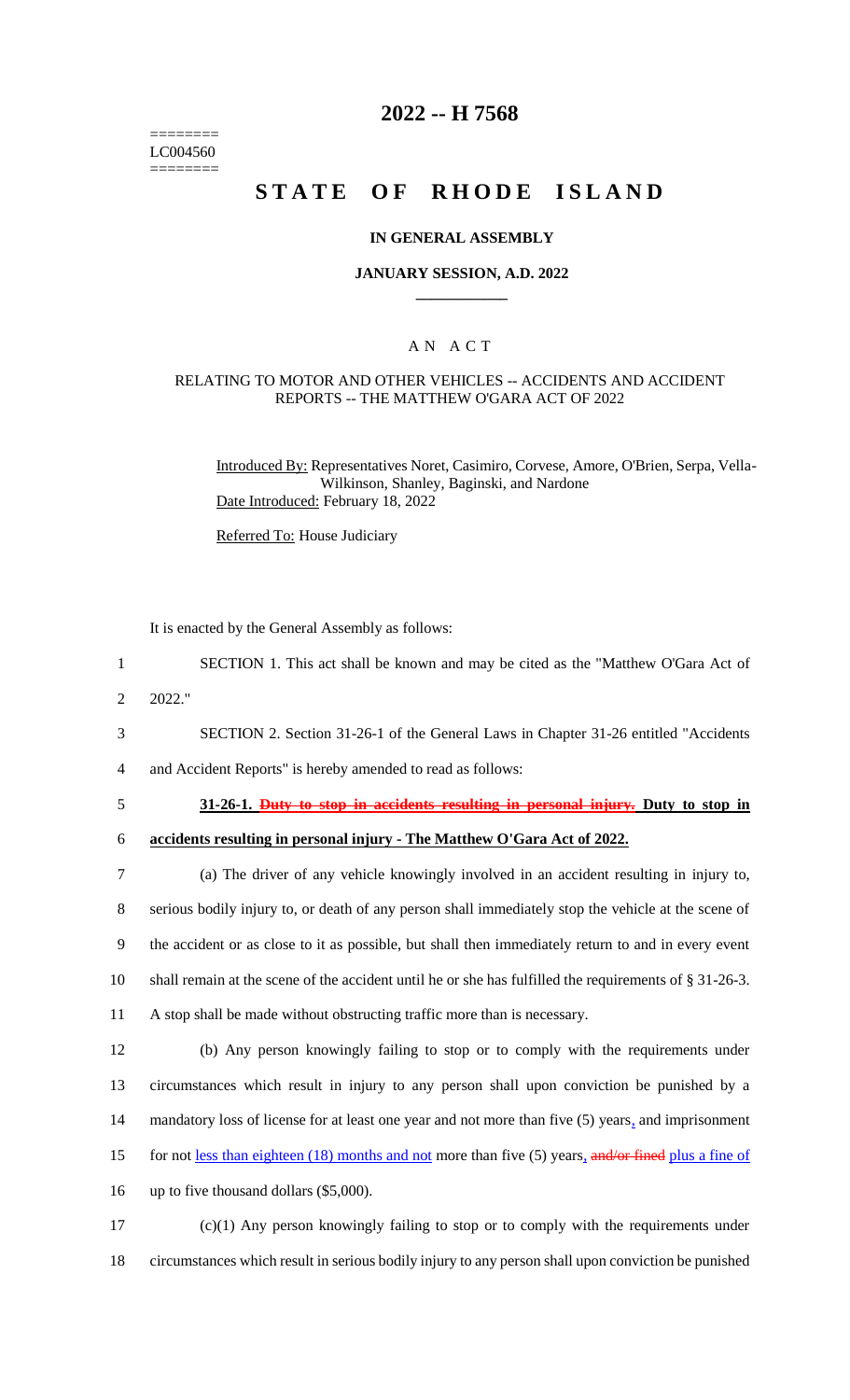as follows:

 (i) Every person convicted of a first violation shall be punished by imprisonment for not 3 less than one year eighteen (18) months and for not more than ten (10) years and by a fine of not less than one thousand dollars (\$1,000), nor more than five thousand dollars (\$5,000). The sentencing judge shall have the discretion to sentence the person to any unit of the adult correctional 6 institutions. Additionally, the license of the person shall be revoked for a period of  $up$  to at least 7 two (2) years and not more than ten (10) years. The license privilege shall not be reinstated until evidence satisfactory to the administrator of the division of motor vehicles establishes that no grounds exist which would authorize refusal to issue a license and until the person gives proof of financial responsibility pursuant to chapter 32 of this title.

 (ii) For a second or subsequent conviction under this subsection within a five (5) year period, a person shall be punished by imprisonment for not less than two (2) years nor more than fifteen (15) years and by a fine of not less than three thousand dollars (\$3,000) nor more than ten thousand dollars (\$10,000). The sentencing judge shall have the discretion to sentence the person to any unit of the adult correctional institutions. Additionally, the license of the person shall be 16 revoked for a period of up to at least four (4) years and not more than fifteen (15) years. The license privilege shall not be reinstated until evidence satisfactory to the administrator of the division of motor vehicles establishes that no grounds exist which would authorize refusal to issue a license and until the person gives proof of financial responsibility pursuant to chapter 32 of this title.

 (2) As used in this subsection, "serious bodily injury" means physical injury that creates a substantial risk of death or causes serious physical disfigurement or protracted loss or impairment of the function of any bodily member or organ.

 (d) Any person knowingly failing to stop or to comply with the requirements under circumstances which result in the death of any person, shall upon conviction be punished pursuant to the provisions of this subsection as follows:

 (1) Every person convicted of a first violation of this subsection shall be punished by 27 imprisonment in the state prison for not less than  $two (2)$  five (5) years and for not more than fifteen (15) years, in any unit of the adult correctional institutions in the discretion of the sentencing judge, 29 by a fine of not less than five thousand dollars (\$5,000) ten thousand dollars (\$10,000) nor more 30 than ten thousand dollars (\$10,000) twenty thousand dollars (\$20,000), and his or her license to 31 operate a motor vehicle shall be revoked for a period of  $\frac{1}{2}$  three  $\left(\frac{3}{2}\right)$  not less than five  $\left(\frac{5}{2}\right)$  years and 32 not more than fifteen (15) years. The license privilege shall not be reinstated until evidence satisfactory to the administrator of the division of motor vehicles establishes that no grounds exist which would authorize the refusal to issue a license, and until the person gives proof of financial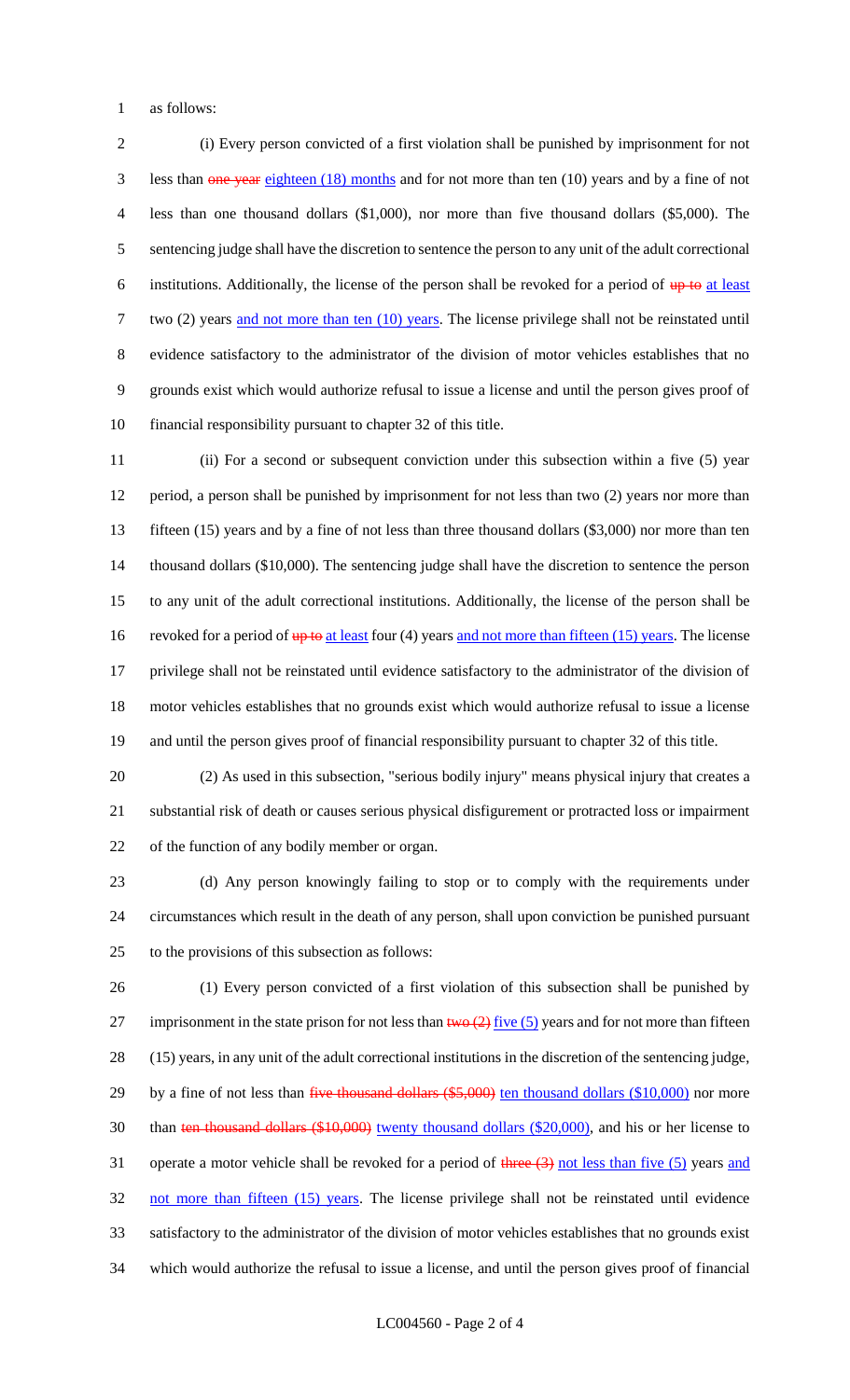responsibility pursuant to chapter 32 of this title.

 (2) Every person convicted of a second or subsequent violation of this subsection within a five (5) year period shall be punished by imprisonment in the state prison for not less than five (5) years and for not more than twenty (20) years, in any unit of the adult correctional institutions in the discretion of the sentencing judge, by a fine of not less than ten thousand dollars (\$10,000) nor more than twenty thousand dollars (\$20,000) and his or her license to operate a motor vehicle shall 7 be revoked for a period of not less than five (5) years and may be permanently revoked. The If less 8 than a permanent revocation is imposed the license privilege shall not be reinstated until evidence satisfactory to the administrator of the division of motor vehicles establishes that no grounds exist which would authorize the refusal to issue a license, and until the person gives proof of financial responsibility pursuant to chapter 32 of this title. (e) This section shall apply in its entirety to any driver of a motor vehicle knowingly

13 involved in an accident with a pedestrian or a person riding a bicycle.

SECTION 3. This act shall take effect upon passage.

======== LC004560 ========